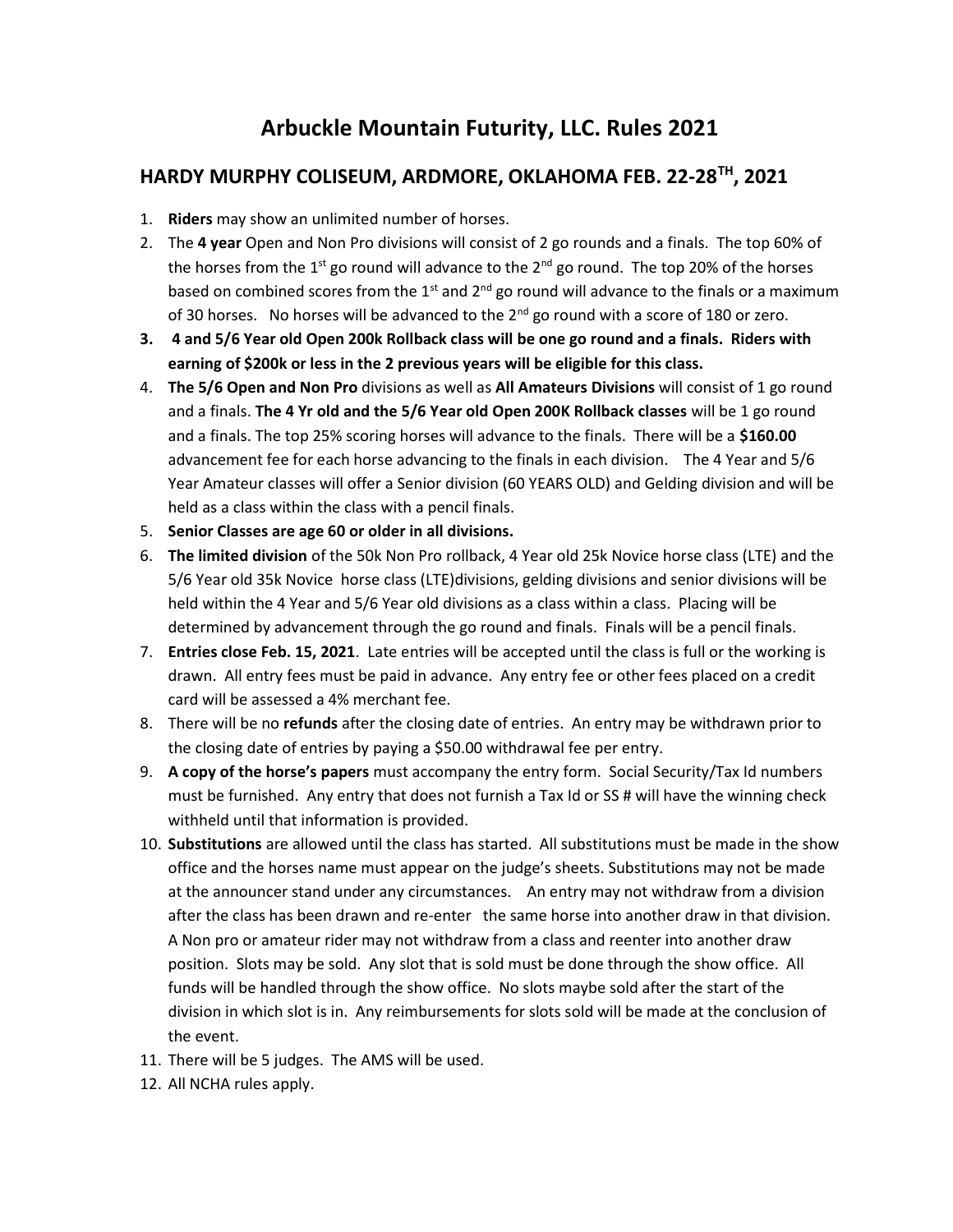13. Payout: All checks will be made payable to the owner unless submitted in writing to the show office. Entry fees paid by a 2<sup>nd</sup> party, winnings will be sent to the person paying the entry fees, if requested. There is an advancement fee in all Open, Non Pro and Amateur Finals of \$160.00.

In the event of a tie Co Champions will be declared with first and second place monies divided equally.

- **14. Entries & Payments:** Faxed/emailed entries will be accepted. However, Payment must be received before the draw. No refunds will be made after the draw. Slots may be sold through the show office. NO horse or Rider will be allowed to withdraw and re-enter in the draw in a different position. Horses must be named and registration papers submitted at the closing date of entries. Entries close FEB. 15TH, 2021.
- 15. Stalls and RV: RV's are a First come first serve basis. Stall reservations accepted and are welcomed. You may contact the stall office at 405-220-2668 (text welcomed) or the show office at 405-598-2568. The stall office maybe reached 24 hours a day at this number beginning February 20th through February 28th. STALL FEE \$140.00 FOR THE ENTIRE SHOW. RV NIGHTLY FEE \$40.00
- 16. Credit cards: Credit Cards are accepted with a 4% handling fee. OTHER FEES: RETURNED CHECK FEE IS \$25.00 FOR THE FIRST TIME A CHECK IS RETURND. AFTER 10 DAYS OF A CHECK BEING RETURNED OR ANY FEES NOT PAID BY 10 DAYS OF THE COMPLETION OF THE SHOW, A 20% COURTESTY FEE WILL BE CHARGED ON THE TOTAL AMOUNT DUE OF ANY OUTSTANDIG FEES. FINAL DAY OF THE SHOW IS FEB. 28TH, 2021.
- 17. Show management reserves the right to accept or reject any entry or substitution for any reason. Show management reserves the right to change, transfer or reschedule this event without liability. Any changes or additions to these rules may be made by show management if deemed necessary. In the event of cancellations, all fees paid will be refunded. It is herby understood by all participants that all liability that may arise to the ARBUCKLE MOUNTAIN FUTUITY, LLC., is hereby waved by all participants.
- 18. A check must be left at the practice pen prior to working your horse. Anyone who leaves the show and does not pay any fees due to the practice pen will be assessed a \$50.00 fine.
- 19. Stall fees are \$140.00

## ADDITIONAL CLASS DESCRIPTION/INFORMATION

NCHA AMATEUR LEVELING RULES APPLY. RIDER MAY ENTER ALL 3 DIVISIONS IF ELIGIBLE BUT MAY ONLY SHOW THE HORSE 2 TIMES IN THE CLASS. THE 3RD RUN WILL BE A CWC RUN. (see NCHA Amateur rules for more details)

Amateur - \$100,001 or more Intermediate Amateur - \$25,002 - \$100,000 Limited Amateur - \$0 - \$25,001 All levels are based on January 1, 2021 earnings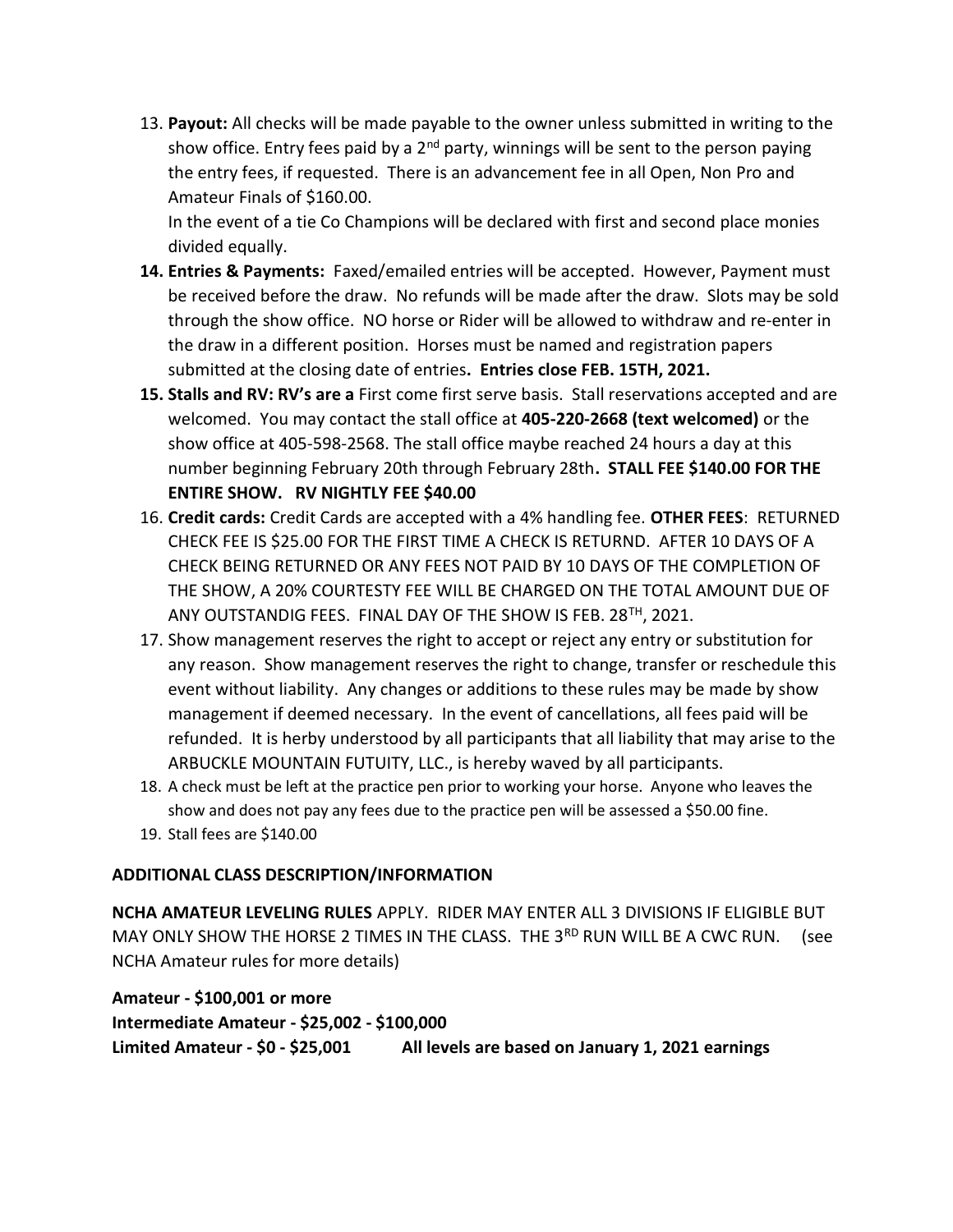\$200,000 ROLL BACK 4 YEAR AND 5/6 YEAR OPEN ROLLBACK CLASS: The \$200,000 OPEN ROLLBACK classes are restricted to riders who has earning of not more than \$200,000 in the former 2 years.(as of Jan 1, 2021) There is NOT a lifetime earnings cap. A rider may ride an unlimited number of horses. There will be one go round and a finals. A minimum of 25% will advance to the finals. A minimum of 20 entries are required to have a working finals. Zeros and 180s will not advance. There will be an advancement fee of \$160.00 to the finals.

4 Year Open 100k Limited (LTE) class will be rider with 100k or less in lifetime earnings as of Jan. 1, 2021. This class will be held with the 4 Open 200k rollback class and can be entered as a CWC or just as a 100k Limited entry. There will be a working finals.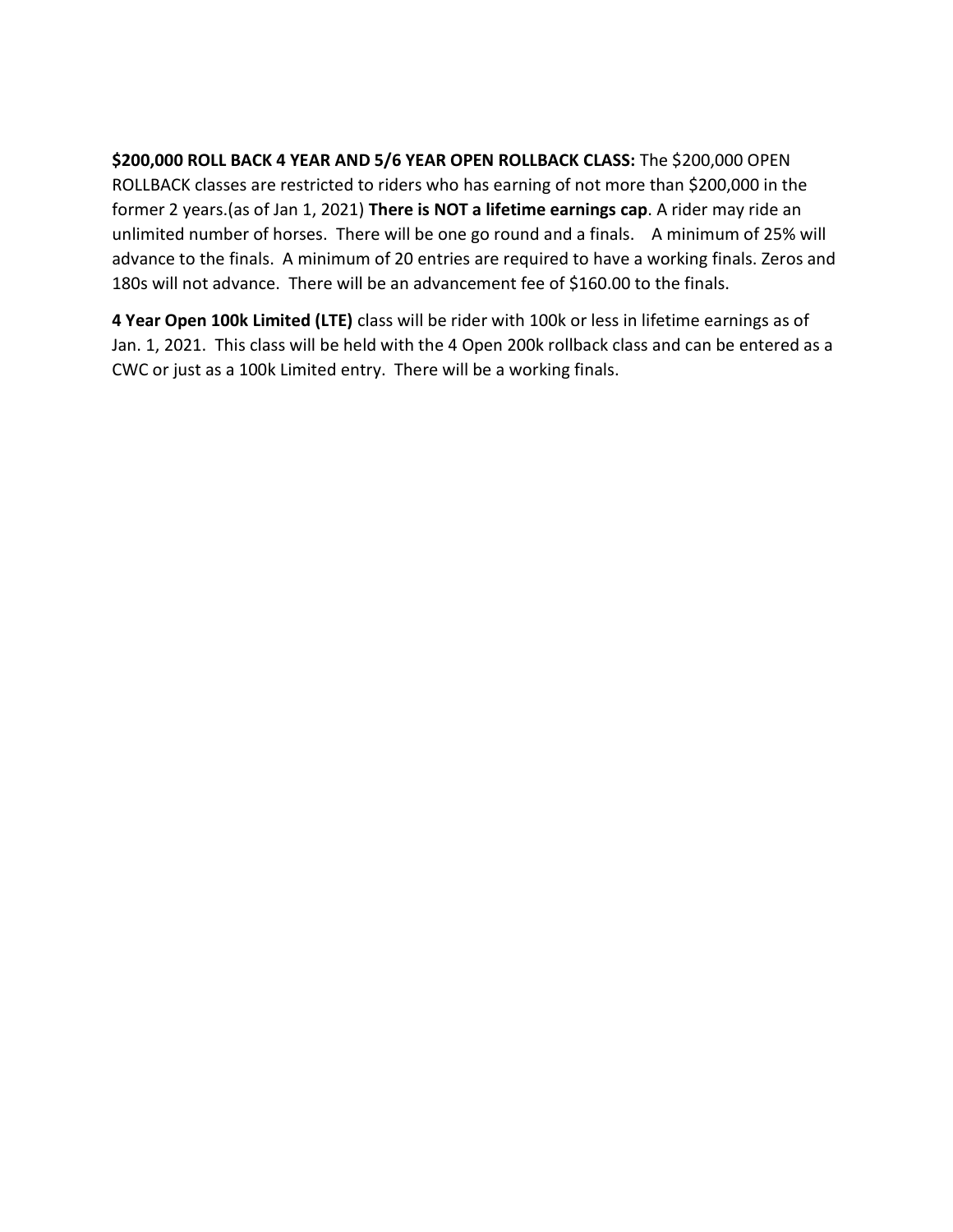| THE ARBUCKLE MOUNTAIN FUTURITY 2021                              |              |                          |                 |              |  |                 |            |            |          |               |                          |               |                |               |
|------------------------------------------------------------------|--------------|--------------------------|-----------------|--------------|--|-----------------|------------|------------|----------|---------------|--------------------------|---------------|----------------|---------------|
| FEBRUARY 22 - FEB 28TH, 2021 HARDY MURPHY COLISEUM, ARDMORE, OK. |              |                          |                 |              |  |                 |            |            |          |               |                          |               |                |               |
|                                                                  |              |                          |                 | <b>TOTAL</b> |  |                 |            |            |          |               |                          |               |                |               |
|                                                                  |              |                          | <b>ENTRY</b>    |              |  |                 |            |            |          |               |                          |               |                |               |
| <b>CLASS</b>                                                     | <b>ADDED</b> |                          | <b>FEES FOR</b> |              |  |                 |            |            |          |               |                          | GO            |                |               |
| <b>STRUCTURE</b>                                                 | <b>MONEY</b> |                          | <b>CLASSES</b>  |              |  | <b>CLASS JP</b> |            | <b>OFC</b> |          | <b>CATTLE</b> |                          | <b>ROUNDS</b> |                | <b>FINALS</b> |
| <b>4 YEAR OPEN</b>                                               |              | \$100,000.00             |                 | \$2,000.00   |  |                 | \$1,000.00 | \$         | 600.00   |               | \$400.00                 |               | $\overline{2}$ | <b>YES</b>    |
| <b>4 YR OPEN 200k</b>                                            |              |                          |                 |              |  |                 |            |            |          |               |                          |               |                |               |
| <b>ROLLBACK (ANY</b>                                             |              |                          |                 |              |  |                 |            |            |          |               |                          |               |                |               |
| <b>RIDER)</b>                                                    | \$           | 7,500.00                 | \$              | 900.00       |  | \$              | 450.00     | \$         | 225.00   |               | \$225.00                 |               | $\mathbf{1}$   | <b>YES</b>    |
| <b>4 YR OPEN 100K</b>                                            |              |                          |                 |              |  |                 |            |            |          |               |                          |               |                |               |
| <b>LTE</b>                                                       | \$           | 2,500.00                 | \$              | 700.00       |  | \$              | 350.00     | \$         | 200.00   |               | \$150.00                 |               | 1              | <b>YES</b>    |
| <b>4 YEAR OPEN</b>                                               |              |                          |                 |              |  |                 |            |            |          |               |                          |               |                |               |
| <b>25K NOVICE</b><br>(LTE)                                       | \$           |                          | \$              | 500.00       |  | \$              | 400.00     | \$         | 100.00   | \$            |                          | <b>CWC</b>    |                | PENCIL        |
| <b>4 YEAR OPEN</b>                                               |              |                          |                 |              |  |                 |            |            |          |               |                          |               |                |               |
| <b>GELDING</b>                                                   | \$           |                          | \$              | 500.00       |  | \$              | 400.00     | \$         | 100.00   | \$            | $\qquad \qquad -$        | <b>CWC</b>    |                | <b>PENCIL</b> |
| <b>4 YR NON</b>                                                  |              |                          |                 |              |  |                 |            |            |          |               |                          |               |                |               |
| <b>PRO(SLIDING</b>                                               |              |                          |                 |              |  |                 |            |            |          |               |                          |               |                |               |
| <b>SCALE)</b>                                                    | \$           | 15,000.00                |                 | \$1,400.00   |  | \$              | 700.00     | \$         | 300.00   |               | \$400.00                 |               | $\overline{2}$ | <b>YES</b>    |
| <b>4YR NP 50KK 2</b>                                             |              |                          |                 |              |  |                 |            |            |          |               |                          |               |                |               |
| <b>YR ROLL BACK</b>                                              |              |                          |                 |              |  |                 |            |            |          |               |                          |               |                |               |
| <b>LIMITED</b>                                                   | \$           |                          | \$              | 500.00       |  | \$              | 400.00     | \$         | 100.00   |               | \$0.00                   | <b>CWC</b>    |                | <b>PENCIL</b> |
| <b>4 YR NP SENIOR</b>                                            |              |                          | \$              | 500.00       |  | \$              | 400.00     | \$         | 100.00   |               | \$0.00                   | <b>CWC</b>    |                | PENCIL        |
| <b>4 YR NP 25K</b>                                               |              |                          |                 |              |  |                 |            |            |          |               |                          |               |                |               |
| <b>NOVICE(LTE)</b>                                               | \$           | $\overline{\phantom{a}}$ | \$              | 500.00       |  | \$              | 400.00     | \$         | 100.00   |               | \$0.00                   | <b>CWC</b>    |                | <b>PENCIL</b> |
| 4 YR NP                                                          |              |                          |                 |              |  |                 |            |            |          |               |                          |               |                |               |
| <b>GELDING</b>                                                   | \$           |                          | \$              | 500.00       |  | \$              | 400.00     | \$         | 100.00   |               | 0                        | <b>CWC</b>    |                | <b>PENCIL</b> |
| <b>4 YR AMATEUR</b>                                              | \$           | 5,000.00                 | \$              | 900.00       |  | \$              | 450.00     | \$         | 225.00   |               | \$225.00                 |               | $\mathbf{1}$   | <b>YES</b>    |
| 4 YR                                                             |              |                          |                 |              |  |                 |            |            |          |               |                          |               |                |               |
| <b>INTERMEDIATE</b>                                              |              |                          |                 |              |  |                 |            |            |          |               |                          |               |                |               |
| <b>AMT</b>                                                       | \$           | 2,500.00                 |                 | \$700.00     |  | \$              | 350.00     |            | \$175.00 |               | \$175.00                 |               |                | $1$ YES       |
| <b>4 YR LIMITED</b>                                              |              |                          |                 |              |  |                 |            |            |          |               |                          |               |                |               |
| <b>AMT</b>                                                       | \$           | 1,500.00                 | \$.             | 600.00       |  | \$              | 300.00     | \$         | 150.00   |               | \$150.00                 |               | $\mathbf{1}$   | YES           |
| <b>4 YR AMATEUR</b>                                              |              |                          |                 |              |  |                 |            |            |          |               |                          |               |                |               |
| <b>SR</b><br>4 YR                                                |              |                          | \$              | 300.00       |  | \$              | 225.00     | \$         | 75.00    |               |                          | <b>CWC</b>    |                | <b>PENCIL</b> |
| <b>INTERMEIDATE</b>                                              |              |                          |                 |              |  |                 |            |            |          |               |                          |               |                |               |
| <b>AMT SR</b>                                                    |              |                          | \$              | 300.00       |  | \$              | 225.00     | \$         | 75.00    | \$            | $\qquad \qquad -$        | <b>CWC</b>    |                | <b>PENCIL</b> |
| <b>4 YR LIMITED</b>                                              |              |                          |                 |              |  |                 |            |            |          |               |                          |               |                |               |
| <b>AMT SR</b>                                                    |              |                          | \$              | 300.00       |  | \$              | 225.00     | \$         | 75.00    | \$            | $\overline{\phantom{a}}$ | <b>CWC</b>    |                | PENCIL        |
| 4 YR AMT                                                         |              |                          |                 |              |  |                 |            |            |          |               |                          |               |                |               |
| <b>GELDING</b>                                                   |              |                          | \$              | 300.00       |  | \$              | 225.00     | \$         | 75.00    | \$            | $\overline{\phantom{a}}$ | <b>CWC</b>    |                | <b>PENCIL</b> |
| 4 YR                                                             |              |                          |                 |              |  |                 |            |            |          |               |                          |               |                |               |
| <b>INTERMEDIATE</b>                                              |              |                          |                 |              |  |                 |            |            |          |               |                          |               |                |               |
| <b>AMT GELDING</b>                                               |              |                          | \$.             | 300.00       |  | \$              | 225.00     | \$         | 75.00    | \$            |                          | <b>CWC</b>    |                | PENCIL        |